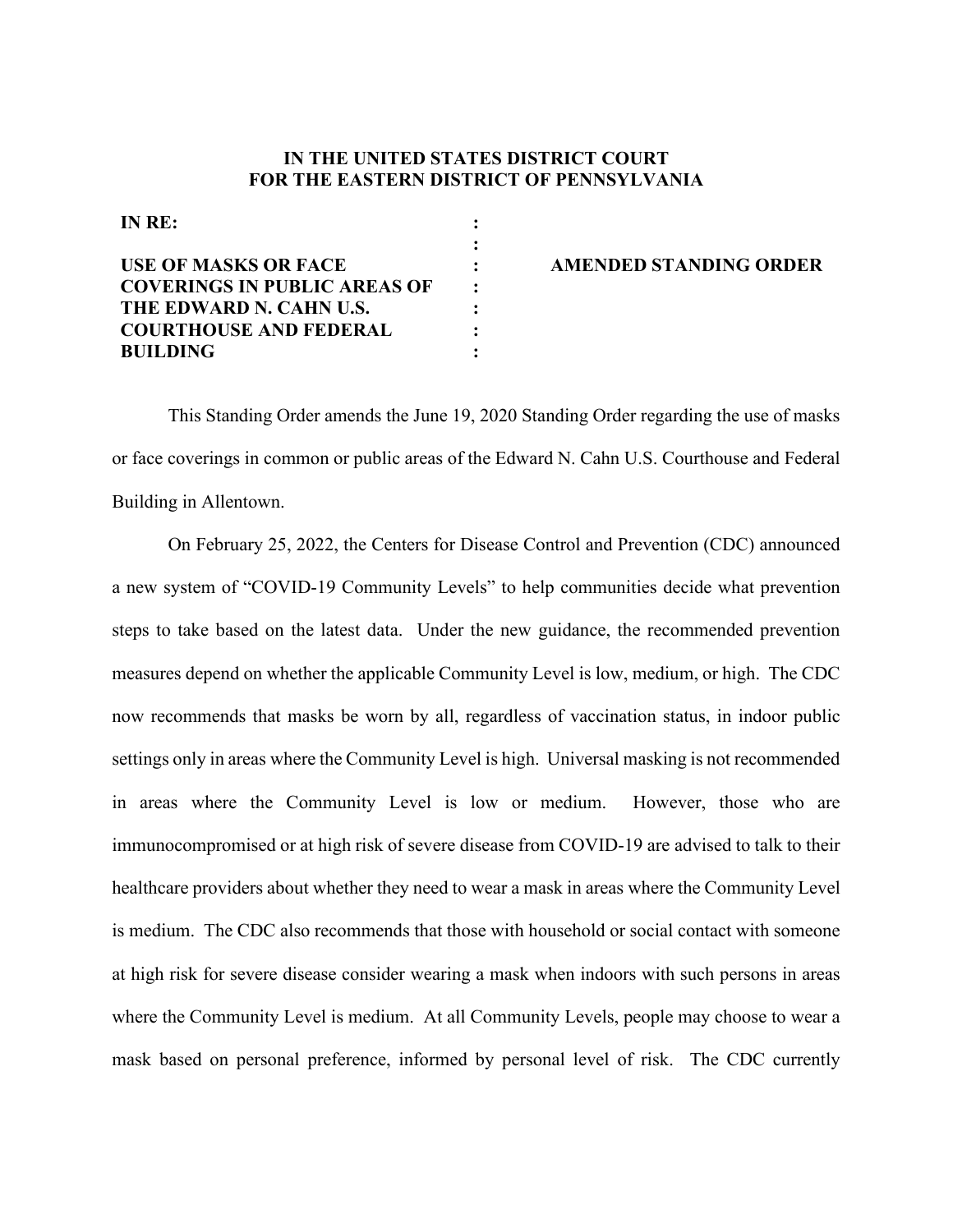classifies all counties in this district at the low Community Level. The current Community Levels reflect the improving COVID-19 metrics in this district in recent weeks.

Upon consideration of the updated public health guidance outlined above, including the current COVID-19 Community Levels for the counties in this district, and with the unanimous agreement of the Facility Security Committee, it is ORDERED that, effective immediately, the June 19, 2020 Standing Order regarding the use of masks or face coverings in common or public areas of the Edward N. Cahn U.S. Courthouse and Federal Building is AMENDED as follows:

1. Effective immediately, the wearing of masks or face coverings will no longer be required when entering the building or when in common or public areas of the building.

2. Although masks are not required, all persons are permitted and encouraged to wear a mask or face covering that covers the wearer's nose and mouth in the building if they wish to do so. There are many reasons why a person might need or want to wear a face mask at this time, and all are asked to respect the health decisions of others in this regard. Visitors who wish to mask are expected to supply their own mask or face covering; however, the Court will continue to make masks available for visitors at building entrances.

3. Judges retain the discretion to require masks in the courtroom, as they see fit.

4. Building tenants retain the discretion to require masks in their own space, as they see fit.

5. This Standing Order shall remain in effect until amended or vacated. The Facility Security Committee will continue to closely monitor conditions with regard to COVID-19 in this district, including the COVID-19 Community Levels for the counties in this district, and will amend this Order as circumstances require.

2